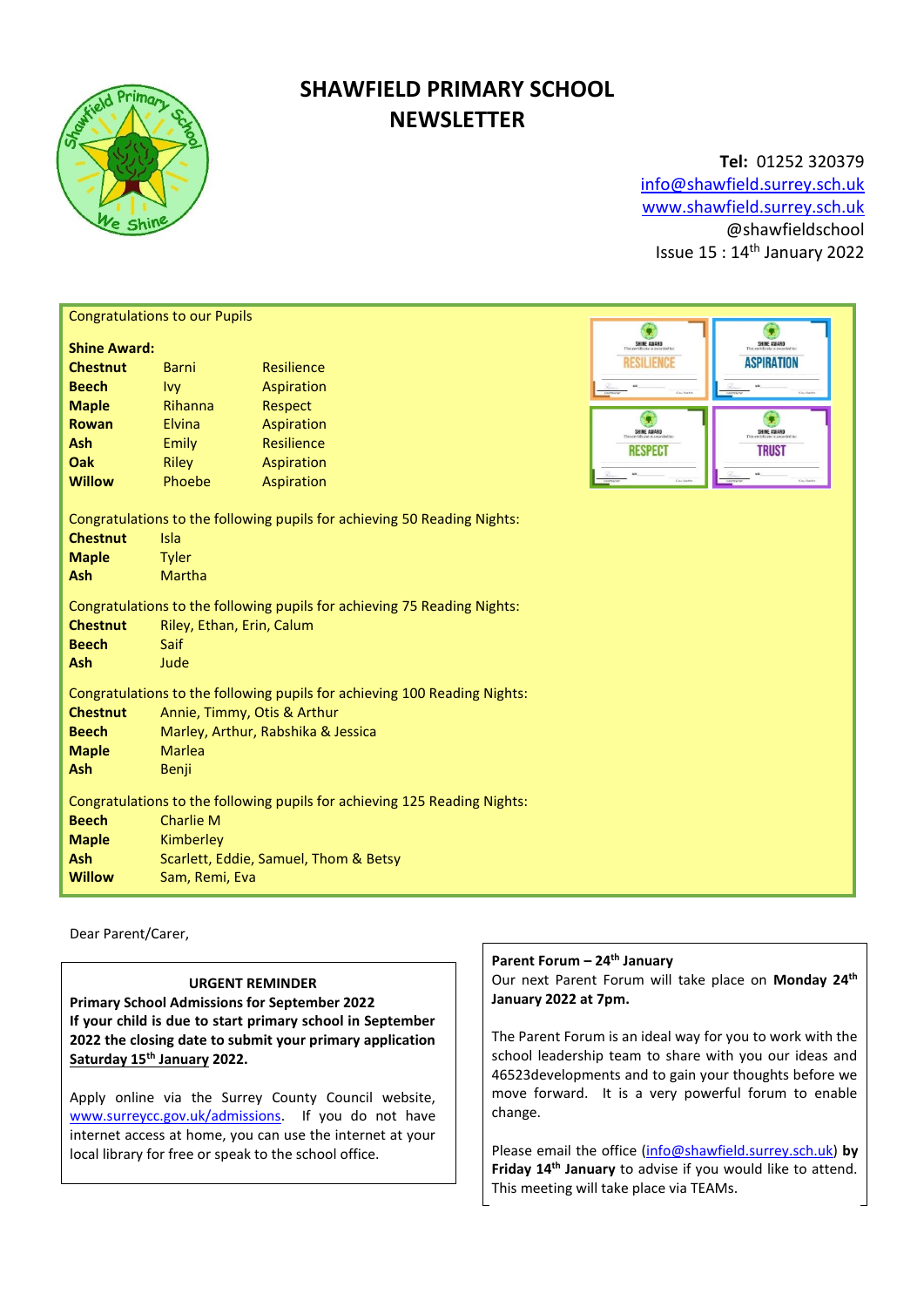## **Year 5 Residential Visit to Stone Farm – Final Meeting on Monday 7th February at 6pm**

The Final Meeting for Parents/Carers and children for this year's Year 5 Residential Visit to Stone Farm will take place on Monday 7th February at 6pm.

## **Year 6 Residential Visit to Avon Tyrrell – First Meeting on Monday 31st January at 6pm**

The First Meeting for Parents/Carers and children for this year's Year 6 Residential Visit to Avon Tyrrell (Monday 20th June to Friday 24th June) will take place on Monday 31st January at 6pm.

## **Parking in Staff Car Park**

We have noticed that some parents have been entering the staff car park to drop off or pick up children outside of normal times. **Please can we politely remind parents that they should not be using the staff car park at all unless they require use of the disabled bay**.

#### **Lunch Menu – Changes at short notice**

Unfortunately, due to the sharp rise in COVID cases across the country over the last few weeks, delivery of supplies to our kitchen have been affected which has resulted in our lunch menu having to be changed at short notice.

We understand this can be unsettling for the children and our kitchen is trying their best to ensure the menu stays as planned where possible.

#### **School Lunches**

With effect from the 4<sup>th</sup> January the cost of a school lunch has increased to **£2.40 a day**.

Cost per week is 12 and total cost for the term is £69.60. Please make cheques payable to Edwards & Ward.

## **Lunch Menu**

Please find attached the Autumn/Winter lunch menu which take us up to Easter for the week commencing 17th January 2022 (Week 1).

## **Confirmed INSET Dates 2021-2022**

We are pleased to announce the remaining INSET dates for this academic year:

Monday 21<sup>st</sup> February 2022 Friday 22<sup>nd</sup> July 2022

#### Yours sincerely,

Corar

**Mr Stephen Corcoran Headteacher**

#### **Coming Home Today**

• Familes Magazine

## **SSA News**

#### **Guildford Lottery**

As many parents will know, if you sign-up to the Guildford Weekly Lottery, not only are you in the running of winning on the lottery itself, but you can also help raise money for the SSA.So if you can spare any change, please consider supporting out school and have a chance of winning a prize! Tickets cost £1 and if you have not logged on recently, please check your still active and opted to support the SSA!

[https://www.guildfordlottery.org](https://www.guildfordlottery.org/) and search for SSA

On **26th February**, **2022** you will have the chance to win a £1,000 Sainsbury's eGift Card. That's on top of the weekly guaranteed cash prize, **AND** a chance to win the £25,000 jackpot! There's no need for to buy a separate ticket you will automatically be entered into the special draw. 50% of every ticket you buy comes directly to our charity.

#### **Next SSA meeting**

The next SSA meeting will be held, via Teams, on **2nd February 2022** at **7pm**. Further information and the web link will be sent out soon.

#### **Community News**

#### **Behaviour Helpline**

Mindworks has a new Helpline for family's struggling with their children's behaviour / difficulties which could be related to a neurodevelopmental need, such as ASD/ADHD.

The out-of-hours phone line provides advice to parents and carers and runs from **5pm until 11pm, seven days a week, 365 days a year**. More details can be found at:

[https://www.mindworks-surrey.org/our-](https://www.mindworks-surrey.org/our-services/neurodevelopmental-services/out-hours-advice-line)

[services/neurodevelopmental-services/out-hours-advice](https://www.mindworks-surrey.org/our-services/neurodevelopmental-services/out-hours-advice-line)[line](https://www.mindworks-surrey.org/our-services/neurodevelopmental-services/out-hours-advice-line)